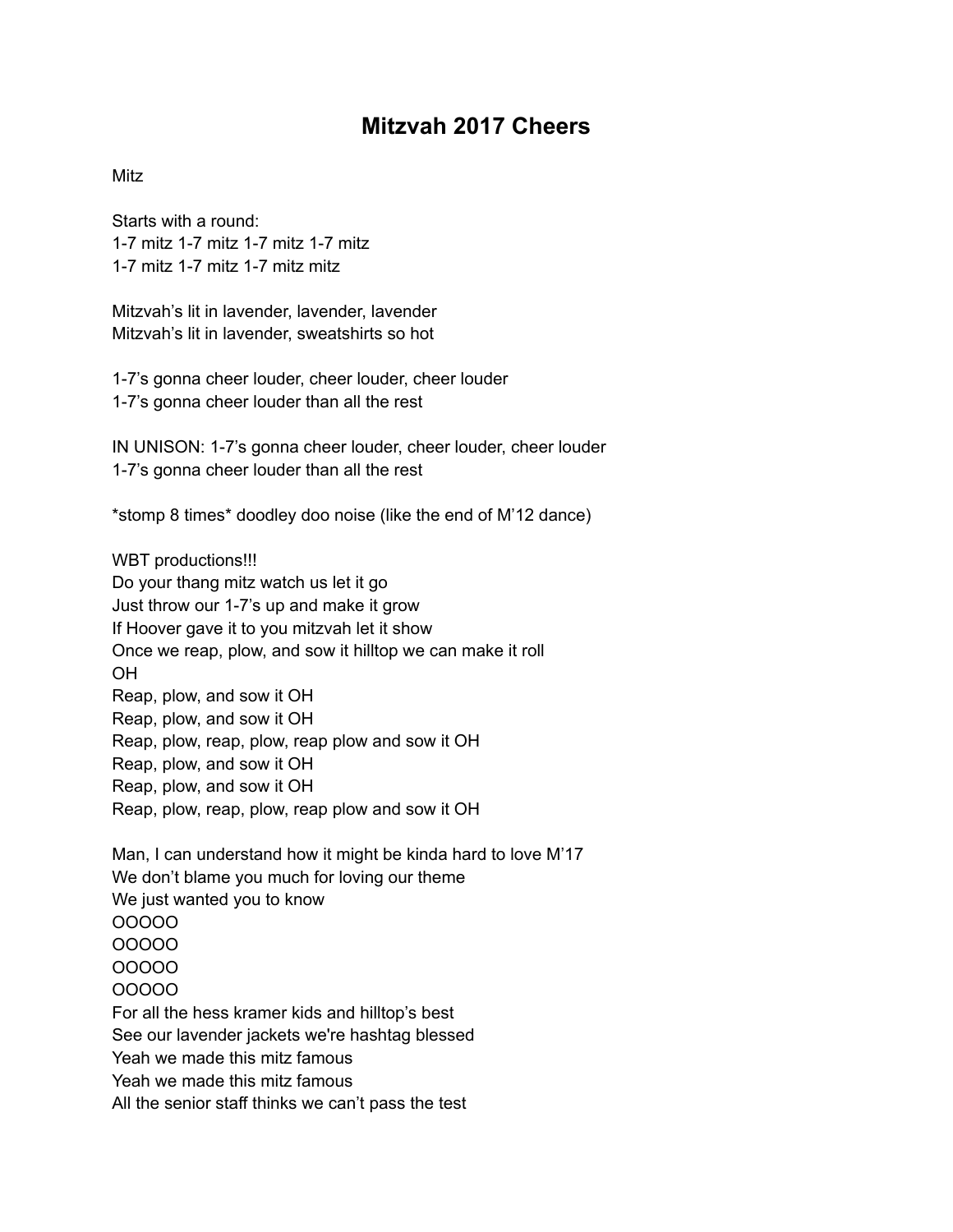But mitzvah is better than all the rest Yeah we made this mitz famous Yeah we made this mitz famous

Like a plant our minds will groooooow The temperatures are dropping looooow It's our job 'cause we're mitzvah Lavender's our bling Listen, 'cause here's the thing

We don't need to justifyyyyyyy Or take the time to explain whyyyyyyy That when we get in our rhythm Everything is fine We're in the mood for a prance

And when we get the chaaaaance We are M'17 Young and sweet, best you've ever seen Mitzvah 17, watch us we're making historyyyyy oh yeah

We have a dance You see us thrive We're having the time of our lives Ooooo see us twirl Watch us scream We are M'17

Counselors: Hey mitz, how's camp?

Camp with mitz so amazing All halutzim is just hating Stay up at the mitzvah lounge we're not playing Where's Josh Karbeling? On vacation Camp with mitz so amazing Camp with mitz so amazing

HEY HILLTOP \*yeah\* We got some things we wanna say We love to cheer on this mountain Doesn't matter night or day HEY HILLTOP \*yeah\*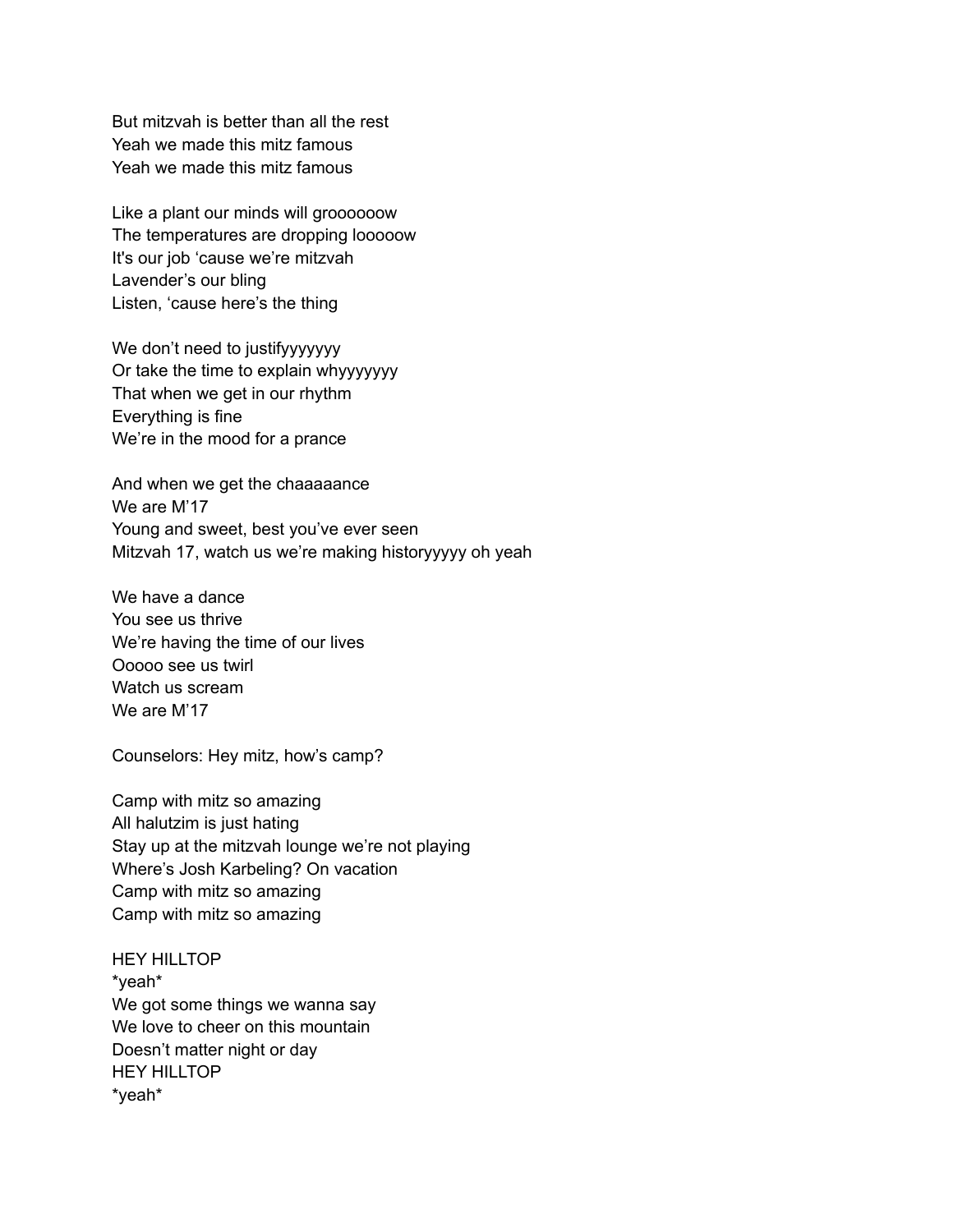We got some things we wanna say Ya'll get ready for this ruach M'17's gonna slay HEY HILLTOP \*yeah\* We got some things we wanna say We love to cheer on this mountain Doesn't matter night or day HEY HILLTOP \*yeah\* We got some things we wanna say Ya'll get ready for this ruach M'17's gonna slay

If you ain't got no purple take your camper home If you ain't got no purple take your camper home M-I-T-Z V-A-H 17 M-I-T-Z V-A-H 17 We're up at hilltop, lookin' so fly In our purple, livin' the life Doing good deeds and running this camp 'Cause we're mitzvah 1-7 1-7 We're up at hilltop, lookin' so fly In our purple, livin' the life Doing good deeds and running this camp 'Cause we're mitzvah 1-7 1-7

Kidz Bop, Hilltop Lavender mitzvah is so hot This mitz is rad and jewy Servin' up ruach with Jooshy 1-7 is crazy, tachless Kidz Bop, Hilltop Lavender mitzvah is so hot This mitz is rad and jewy Servin' up ruach with Jooshy 1-7 is crazy, tachless

We're all in mitz together And we know that we are We're all stars And we see that We're all in mitz together And we know when it ends